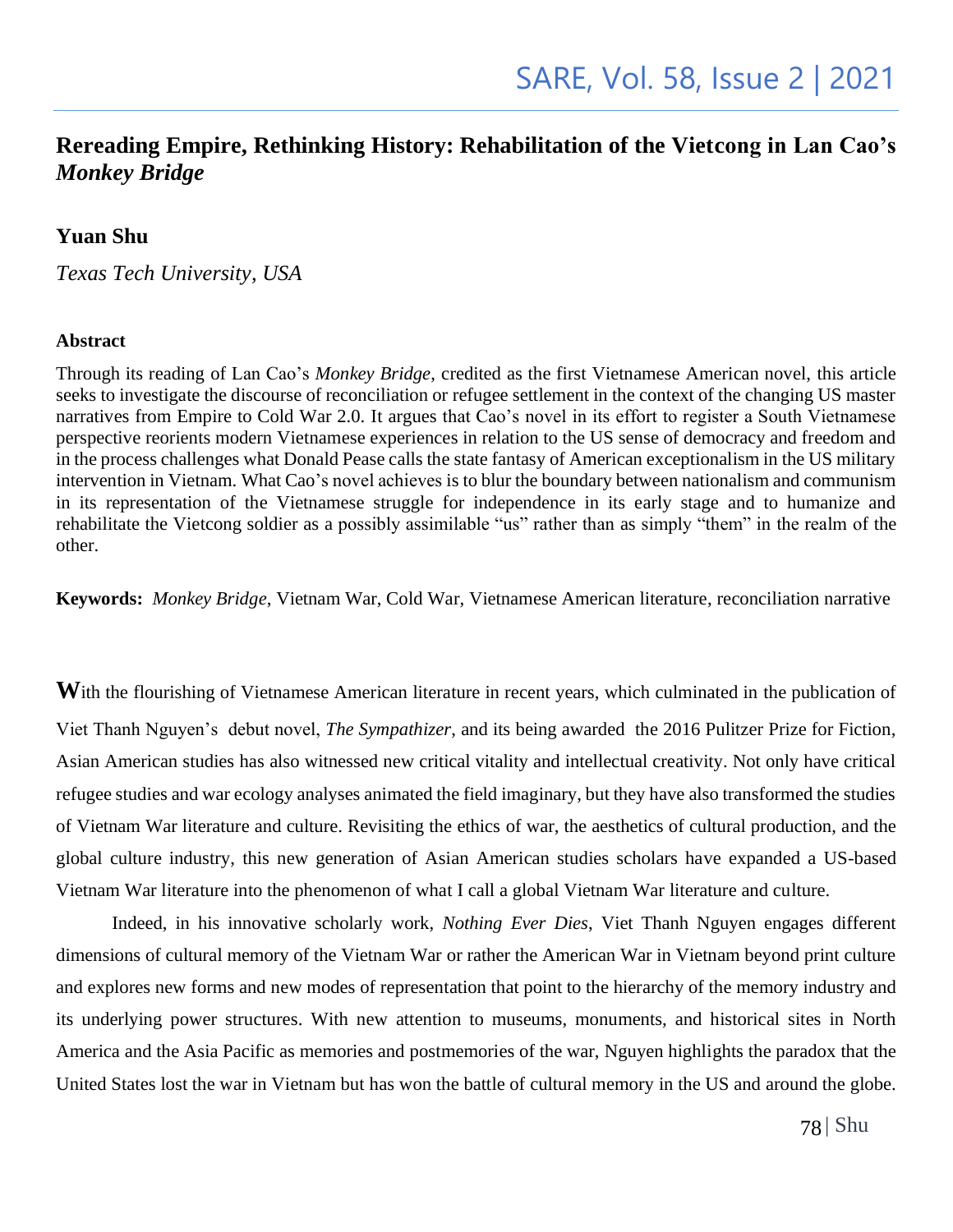What he strives to achieve is not an alternative way to reconsider the US-centered and industry-driven cultural memory of the war but a new discourse that would scrutinize the politics of remembering and forgetting, the complexity of humanity and inhumanity, and the permeability between victimization and perpetration in terms of ethics, aesthetics, and economics.

If Nguyen's new critical model enables us to think beyond the dichotomy of us versus them and to critique the inhumanity arising from all sides including the atrocities perpetrated by the Vietnamese against Cambodians or Cambodians and Laotians against themselves and each other, then how should we critically reflect upon the Vietnamese American perspectives on the war in relation to the US culture industry? How do we factor in the changing and improving relations between the US and Vietnam and the geopolitics of the transpacific in our interpretation of Vietnamese American literature? In this essay, in reading Lan Cao's *Monkey Bridge*, which has been credited as the first Vietnamese American novel, I seek to investigate the discourse of reconciliation or refugee settlement in the context of the changing US master narratives from Empire to Cold War 2.0. I argue that Cao's novel, in its effort to register a South Vietnamese perspective, reorients modern Vietnamese experiences in relation to the US senses of democracy and freedom and in the process challenges what Donald Pease calls the state fantasy of American exceptionalism in the US military intervention in Vietnam. What Cao achieves here is to blur the boundary between nationalism and communism in her representation of the Vietnamese struggle for independence in its early stage and to humanize and rehabilitate the Vietcong soldier as a possibly assimilable "us" rather than as simply "them" in the realm of the other.

## **Reconsidering Vietnamese American Literature in the Changing Context of the US-centered Global Order: From Empire to Cold War 2.0**

As arguably the first Vietnamese American novel published in 1997, Lan Cao's *Monkey Bridge* should be contextualized in the historical juncture of what Francis Fukuyama problematically calls "the end of history," which in the neoliberal sense serves as "a single, coherent, evolutionary process, when taking into account the experience of all peoples in all times" (Fukuyama xii). This notion of a so-called "universal history" has been best captured by Michael Hardt and Antonio Negri's concept of Empire, a new global order which aims to theorize the collapse of the Soviet Empire and the shift of the responsibility of the US military momentarily from its global fight against Communism to a new global mission in peace-keeping under the Clinton administration in the early 1990s. In their modification of the Westphalian principles of sovereignty and balance of power, and by redefining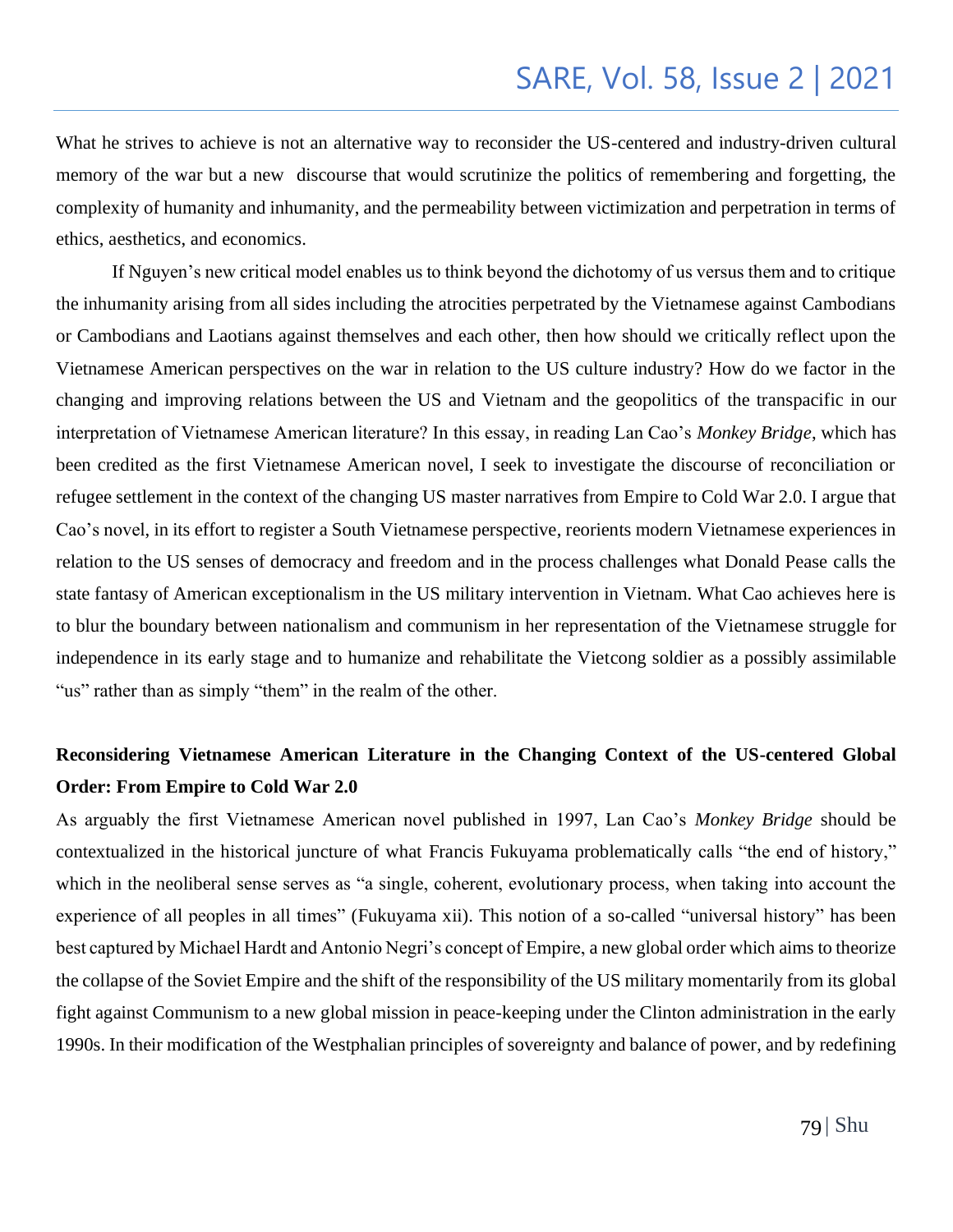US Cold War military structures and capabilities, the two authors retool the United States from the sole superpower to a network power in the Roman tradition of imperial right:

> The concept of Empire is presented as a global concern under the direction of a single conductor, a unitary power that maintains the social peace and produces ethical truths. And in order to achieve these ends, the single power is given the necessary force to conduct, when necessary, "just wars" at the borders against the barbarians and internally against the rebellious. (Hardt and Negri 10)

 Hardt and Negri make a specific distinction between "just wars" and the Vietnam War in that the latter might be considered as "the final moment of the imperialist tendency and thus a point of passage to a new regime of the Constitution" (178). In other words, Empire in essence is "the global expansion of the internal U.S. constitutional project" (182). But this neoliberal fantasy of Empire was totally shattered by the War on Terror started by the George W. Bush administration in 2003 and only ended recently by the Biden administration in 2021. Since the Obama administration announced the US pivot back to Asia in 2011, Vietnam has started playing a new role in the US-centered global order, particularly with regard to its maritime disputes with China. In July 2013, Presidents Obama and Sang launched the US-Vietnam Comprehensive Partnership, an overarching framework for cultivating and developing their bilateral relationship. When Secretary of Defense Ashton Carter announced the progress of the US pivot to Asia at the McCain Institute in 2015, he showcased an improving US-Vietnam relationship by bringing together Senator John McCain, a former POW of North Vietnam, and Vietnam's Ambassador to the US, Pham Quang Vinh, as a gesture of reconciliation and to foster a spirit of collaboration. If the Cold War ended in Europe in 1991, the United States has never disassembled or downgraded the two pillars of its Cold War regional security structure in the Asia Pacific, which encompasses the hub-and-spoke system of bilateral military alliances and forward-deployed military capabilities (Twining 79). On the contrary, these structures and installations have been reinforced and expanded. As illustrated by the 1996 Japan-US Joint Declaration on Security,<sup>1</sup> and reconfirmed in Secretary Hillary Clinton's 2011 essay, "America's Pacific Century" (57), the US has consolidated bilateral military alliances with its Cold War allies of Japan, South Korea, Australia, New Zealand, Singapore, the Philippines, and Thailand on the one hand, and cultivated new partnerships with other regional powers such as India, Vietnam, Indonesia, and Malaysia on the other hand.

 In his article, "Beyond Port Visits, US-Vietnam Relations Can Go Further," in *The Diplomat* on March 27, 2020, Mathew Dalton, Lieutenant Commander of the US Navy and Federal Executive Fellow at the Chicago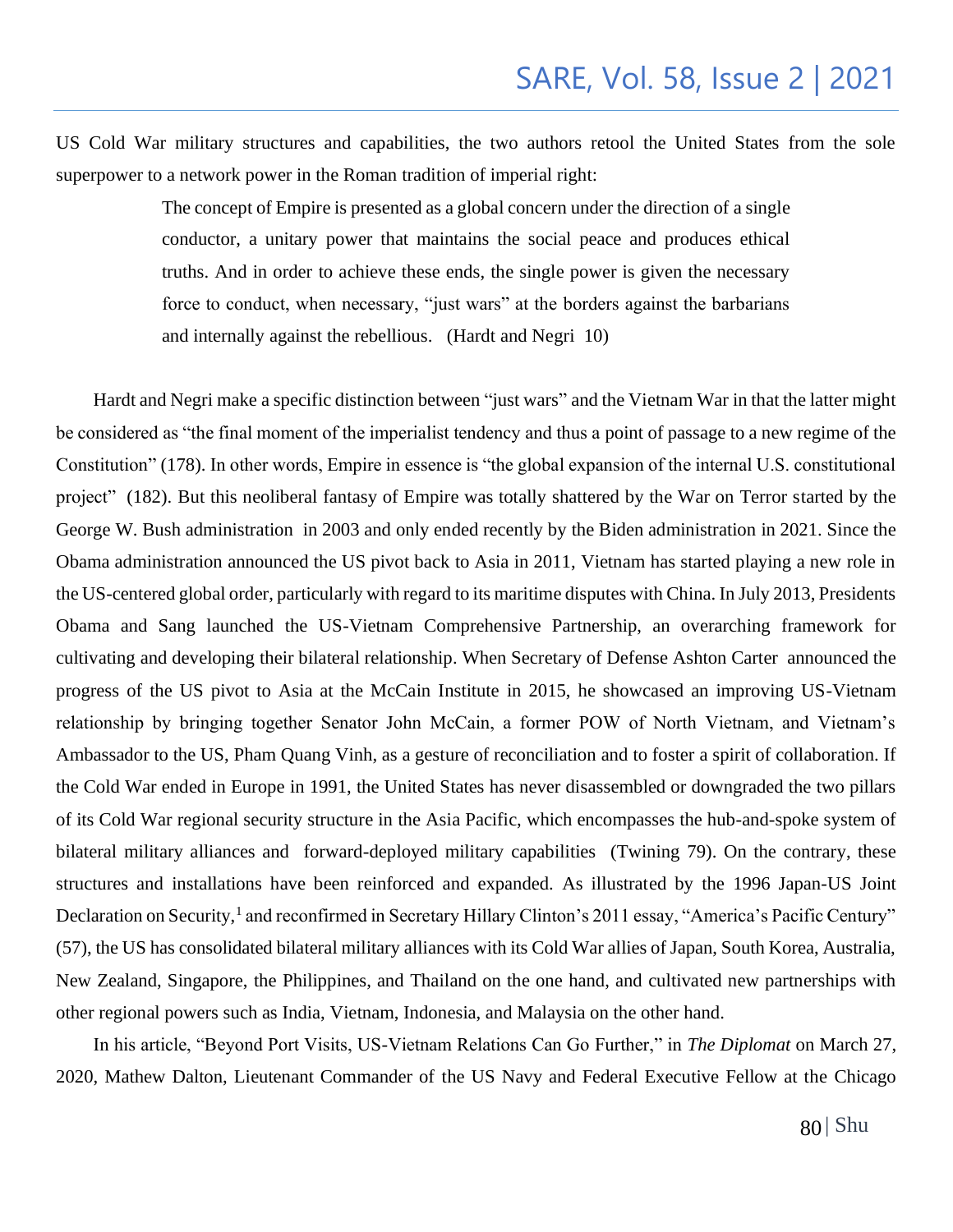Council on Global Affairs, celebrates the significant progress made by the two countries from being enemies during the Vietnam War to forging a comprehensive partnership in recent years: "Political and economic components have played key roles in the ongoing normalization of affairs, but so too has the military. As Vietnam seeks to hedge against China's growing influence in the region, now is the time for the United States and Vietnam to push their relationship to a new frontier." As he believes there is ample room to expand the burgeoning US-Vietnam relationship, Dalton argues that the US needs to come to the negotiating table with a new package that would provide Vietnam with enhanced trade and economic benefits.

 In this changing scenario of the geopolitics of the transpacific, Lan Cao's novel should be read as something beyond what Viet Thanh Nguyen calls the "reconciliation narrative" (2002, 107), and instead examined in a new light that would enable us to rethink the US military intervention in Vietnam as part of the US-centered global order. Moreover, Cao's effort in presenting a South Vietnamese perspective becomes more important today precisely because the former US ally has been represented as corrupt, incompetent, and deserving of the final defeat.

#### **Remediating Empire: Colonialism, Nationalism, and the Declaration of Independence**

In an NPR report in September 2019, Lan Cao reiterates the importance of including more perspectives on the war in the sense that Vietnam has become a syndrome warping the American worldview: "It's reproduced itself into a template for how American foreign policy and discussions of American foreign policy seem to revolve around, which is a very U.S.-centric direction" (O'Driscoll). She argues that the US should know the other countries it is dealing with and be aware that they are not just the background, a warning that seems particularly important at a moment when the US has dramatically improved US-Vietnam relations.

 When asked specifically about her inspiration to write *Monkey Bridge*, Lan Cao expressed her concern on a lack of Vietnamese perspectives in the representation of the Vietnam conflict in American popular culture: "I saw Vietnam as a country that was thoroughly defined by the U.S. as no more than a war. Even as a war, only one segment of the story was being told—that of the U.S. The Vietnamese side, whether from the North or South, remained unheard" (Ettenheim). She articulates her intervention in the representation of the Vietnam War in terms of intellectual desire and at the level of personal experiences:

> Having said that, I should add that although the desire to add another side to the story was certainly part of what motivated me to write, that desire was more or less an intellectual desire only. It wasn't until my mother herself fell ill that I felt compelled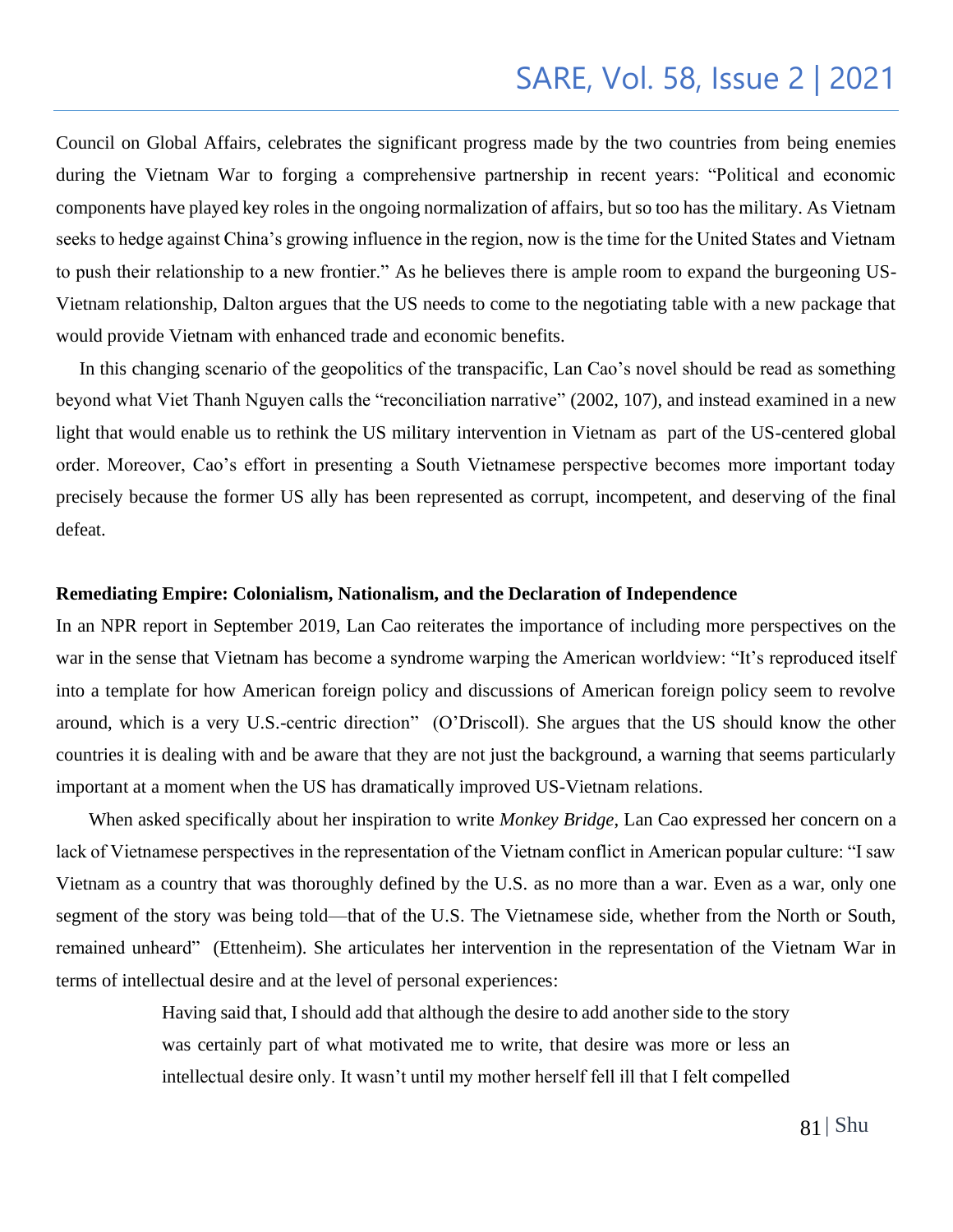on a personal level to write a story about the relationship between a mother and daughter as they learned to cope with each other and each other's experience in the aftermath of war. (Ettenheim 1)

 As the perspective of the South Vietnamese has never been represented in US Vietnam War literature, how would Cao negotiate and assimilate the former US ally into American culture and society? Ultimately, if her desire is to bridge the gap between Vietnam and the United States as the title of her novel suggests, then how would she represent the Vietcong as the common enemy of South Vietnam and the US?

 Set in Falls Church, Virginia during the 1980s, Cao's *Monkey Bridge* revolves around the journey of a young Vietnamese American woman, Mai Nguyen, who, before entering college and adulthood, seeks to find out the "truth" about her family history and come to terms with the impact of the war upon herself and her family. What Mai pursues specifically in this scenario is an explanation of why her grandfather failed to show up at the rendezvous place in Saigon to meet her mother and be evacuated on 30 April 1975. As Mai looks for more information and pieces together more evidence, she finds with horror that her beloved grandfather was actually a Vietcong insurgent, even though he had been honoured by both the South Vietnamese government and the US military during the war for having bravely saved the lives of US soldiers in a Special Force unit. In reconstructing her grandfather as a Vietcong soldier in the domestic space of the extended Vietnamese American family, Mai finally realizes that the "enemy" could have been somebody like "us" if not living with "us."

 Cao begins her reinvention of the Vietcong by offering a different interpretation of the Vietnamese Communist mastermind Ho Chi Minh and the political cause that he had represented for Vietnam during the war. Through the narrative viewpoint of Mai's deceased father, Binh, a member of what Cao describes as the Third Force in South Vietnam during the war, she depicts Ho Chi Minh as a political idealist who had been inspired by the American Revolution, particularly the Declaration of Independence. Based partially on historical documents and partially on creative imagination, Cao elaborates on how Ho Chi Minh declared the independence of "the Democratic Republic of Vietnam" from the French in Hanoi in September1945 by inviting US Army officers to witness the historical event and arranging for a Vietnamese band to play the US national anthem, "The Star-Spangled Banner," as the highlight of the ceremony. Describing Ho as an admirer of American democracy, who could quote directly from the Declaration of Independence, Cao redefines this historical event as "the one signal, the only signal the Americans should have needed to make the obvious and right response" (Cao 26), a response which "would have made the difference between peace and war, life and death" (26). Cao questions the confusing decision made by the US government, which had betrayed the political tradition and the democratic principle of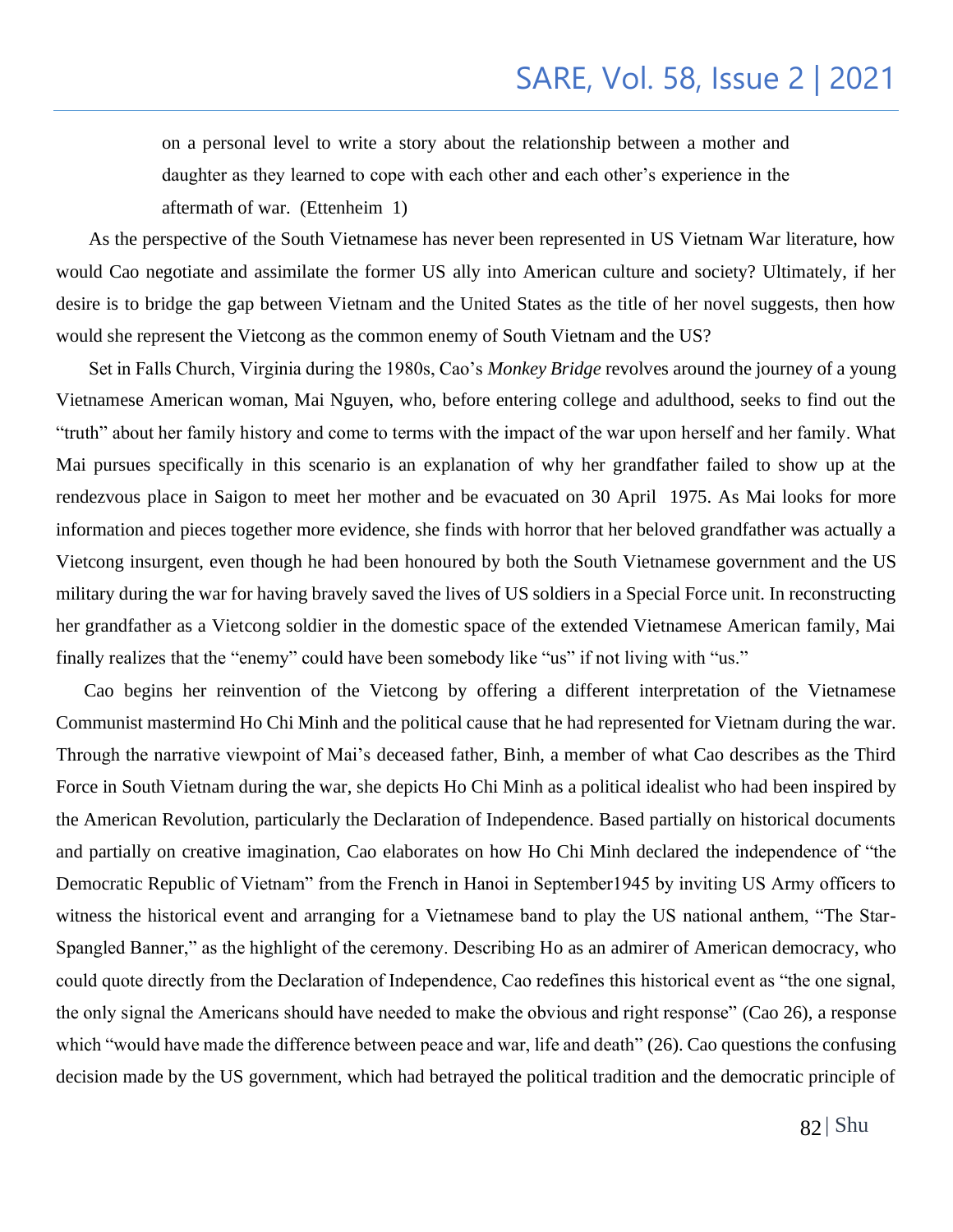the American Revolution. This critique produces what Michele Janette calls a "guerrilla irony," which measures US political idealism against its global practice in the Asia Pacific and downplays the difference between the First World and the Third World. But this is precisely the point that Cao wants to question about the universality of American political idealism.

 As Cao rewrites history as contingency, she emphasizes further that Ho Chi Minh did more than just stage a public show of his admiration for American democracy, and that he also repeatedly contacted the US government for diplomatic recognition and political assistance. During Ho's involvement in the resistance movement against the Japanese occupation in the early 1940s, the narrator documents that he wrote several letters to President Truman and his successors, pleading with the US government to recognize his newly established but yet to be acknowledged provisional government. Had President Truman responded to the request of Ho Chi Minh, the narrator's father, Binh, speculated with regret, sorrow, and a sense of helplessness, then the whole course of modern Vietnamese history would have been rewritten and Vietnam would never have got into the nightmare of an endless war that involved the United States, the Soviet Union, and China. He ended with a provocative question, "Who could have thought that a country that fought for its independence from Great Britain would side with the French empire?" (Cao 26).

 Through Binh's innocent questioning of the US support of the French in Vietnam as inconsistency in logical reasoning, Cao foregrounds the discrepancy between the theory and practice of the US government, which would point to what Amy Kaplan calls "the ideological cornerstone of U.S. imperialism and a key component of American exceptionalism" (3). In other words, the framing of the question highlights the historical context in which the United States was trying to assert its global hegemony and create a new global order in the wake of the crumbling of European colonial rule and the flourishing of decolonization movements in Third World countries after World War II. Using the United Nations as a political platform and Third World countries as their theater for military confrontation, the United States and the former Soviet Union competed and contested their political and military powers for a new global order. To prevent the former European colonies from falling into the Soviet Communist camp, the United States had to do whatever necessary, including soliciting support from the European colonial powers and sustaining pro-American but often corrupt Third World governments against the possible emergence of Communist regimes. In the context of Vietnam, as the United States strived to envision and develop its new global order against Soviet Communism, it could not have had any empathy for what Hardt and Negri call "the barbarians and the rebellious slaves" of the old global order defined by the European colonial powers (20), but instead sided with the French colonial power in order to root out subversive elements that could lead to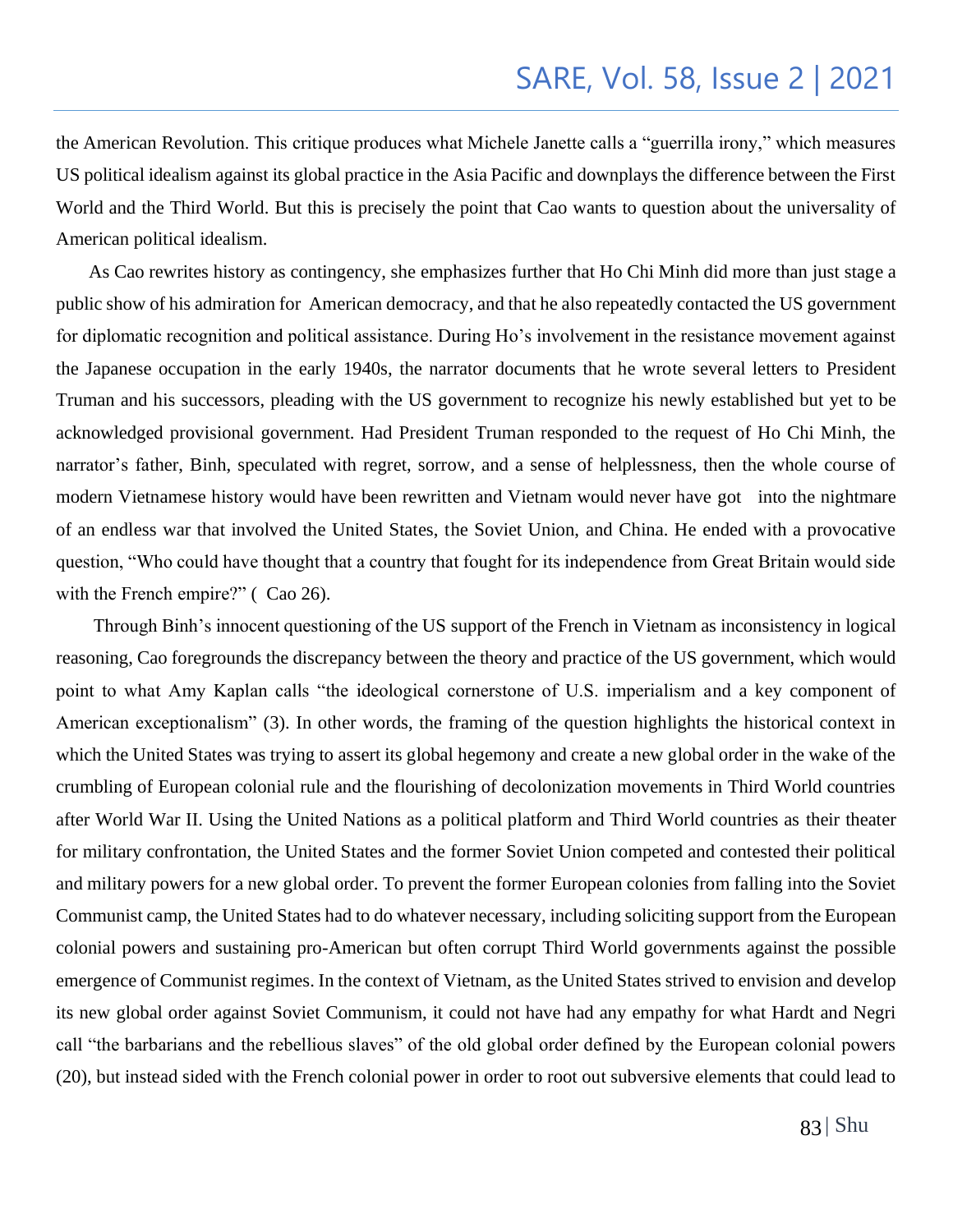a new Communist regime. Ironically, the "democratic" state envisioned by the United States and other allied forces for the Third World at this moment was no more than what historian Patricia Pelley defines as "non-Communist, pro-Western, and dependent" (2). In presenting the problem as unfathomable in terms of logical reasoning, Cao implicitly suggests that the United States had switched its position from one end of the spectrum, which voiced anti-colonial democracy and freedom during the American Revolutionary period, to the other end, which identified with the French colonial power in Vietnam. This is despite the fact that the American Revolution itself was far too complicated to simply be swept under the general rubric of "anti-colonialism" rather than settler colonialism, a practice that would continue to render the North American indigenous population invisible and irrelevant.

 Moreover, the provocative question also raises the issue of how we understand the political and historical circumstances in which Ho Chi Minh pronounced the Vietnamese declaration of independence from the French. When Ho invited the US Army officers for the important occasion and quoted explicitly from the American Declaration of Independence, he sought to consolidate the historical event by soliciting recognition and support from the United States, which had been and would continue to be the most powerful nation-state around the globe and the banner for the entire "free world." In fact, in the second paragraph in the original Vietnamese document, right after quoting the famous statement from the Declaration of Independence, Ho contested its universal validity by applying and appropriating its meaning for all peoples of Third World countries: "Understood in the broader sense, this means: 'All peoples on the earth are born equal; every person has the right to live to be happy and free'" ("Declaration" 28). What Ho offered here was a provocative appropriation of the American Declaration of Independence, which would extend to peoples of all nations and include people of all colors without any presupposition. To reinforce his appropriation, Ho also proceeded to quote from the French Declaration of Human and Civic Rights declared during the French Revolution of 1789, and denounced the French violation of the rights of the Vietnamese in both the political and economic realms, exposing the hypocritical and incompetent nature of the French colonial authorities, which had surrendered to the Japanese aggressors and provided no protection for the Vietnamese people as promised before World War II. In his conclusion, Ho announced the determination of the Vietnamese people to fight for their freedom and independence: "The People of Viet Nam decide to mobilize all their spiritual and material forces and to sacrifice their lives and property in order to safeguard their right of Liberty and Independence" (30).

 The political manifesto of Ho Chi Minh in this light mimicked and performed the American Declaration of Independence as a matter of convenience, which would test the universality of American political values in its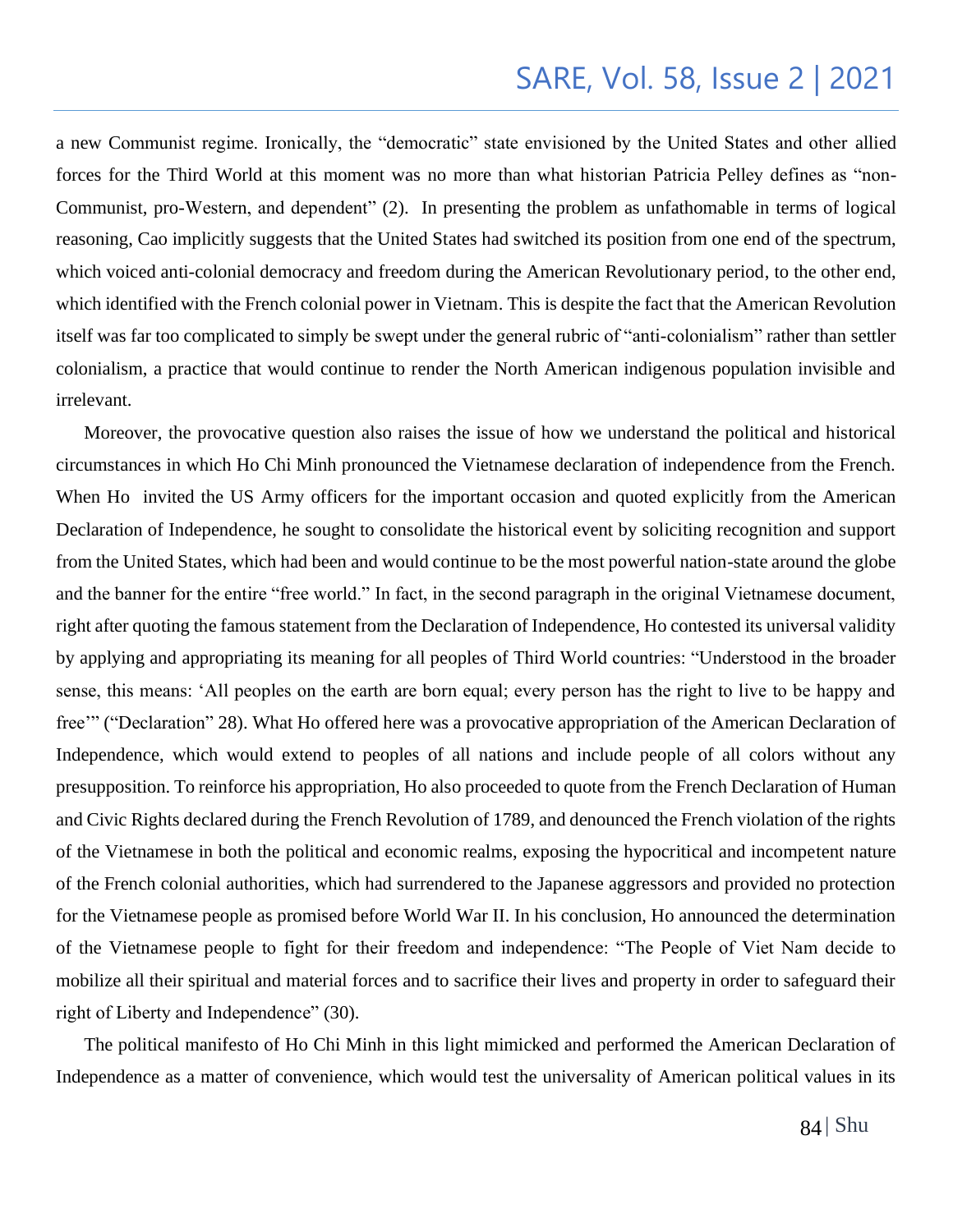solicitation of US support, but which could not bridge the gap between the two nations in politics, history, economy, and culture. In other words, the appropriation of the American Declaration of Independence for the Vietnamese people at this historical juncture could only function as a mimicry that sought legitimacy in a way similar to what Homi Bhabha theorizes as the "representation of a difference that is itself a process of disavowal" in the colonial Indian context (86). As a sign of double articulation, Bhabha argues, mimicry serves as "a complex strategy of reform, regulation and discipline, which 'appropriates' the Other as it visualizes power" (86). Indeed, even though France rather than the United States represented the colonial power in Vietnam at this point, Ho appropriated the American sense of democracy and the French notion of human rights for the Vietnamese. On the one hand, while performing and repeating the Declaration of Independence in French Indochina, Ho affirmed the universal values of "life, liberty and the pursuit of happiness" in order to prevent the French from regaining their colonial power over Vietnam, which had been lost to the Japanese military during World War II. Of course, Ho consolidated an imaginary of the three loosely related regions of Tonkin, Annam, and Cochin China into a Vietnamese nation-state. On the other hand, precisely because neither the French nor the US governments could endorse or respond to this Vietnamese political imaginary, Ho's political manifesto could only function as political mimicry and parody, which would question the ubiquity and validity of American democratic values in the colonial Vietnamese context. Such mimicry and parody were even more ironic when the United States itself got involved in the war, and escalated it on a grand scale two decades later. In this light, mimicry is precisely what Bhabha calls "the sign of the inappropriate" in the sense that its difference or rather recalcitrance coheres "the dominant strategic function of colonial power, intensifies surveillance, and poses an imminent threat to both 'normalized' knowledges and disciplinary powers" (86). In a word, though mimicry was ineffective as a discourse to the French colonial power, it nevertheless contested the consistency of the American democracy in a colonial context and mobilized the Vietnamese peasants against all Western powers.

 Through the character of Mai in the novel, Cao pursues the mistake of the US government in terms of the Vietnamese expression of "one wrong move," which Mai describes as "something of an incantation in our house" as well as being infused "with all the apocalyptic forces of history" (Cao 26). Mai defines the "one wrong move" this way:

> To commit "one wrong move" was to invite catastrophe, to go against an irresistible movement, to be on the wrong side of a metaphor. To be guilty of "one wrong move" was to be caught in the web of history, the way my family and other Southerners found themselves, in the Southern half of the country, reinforced by the United States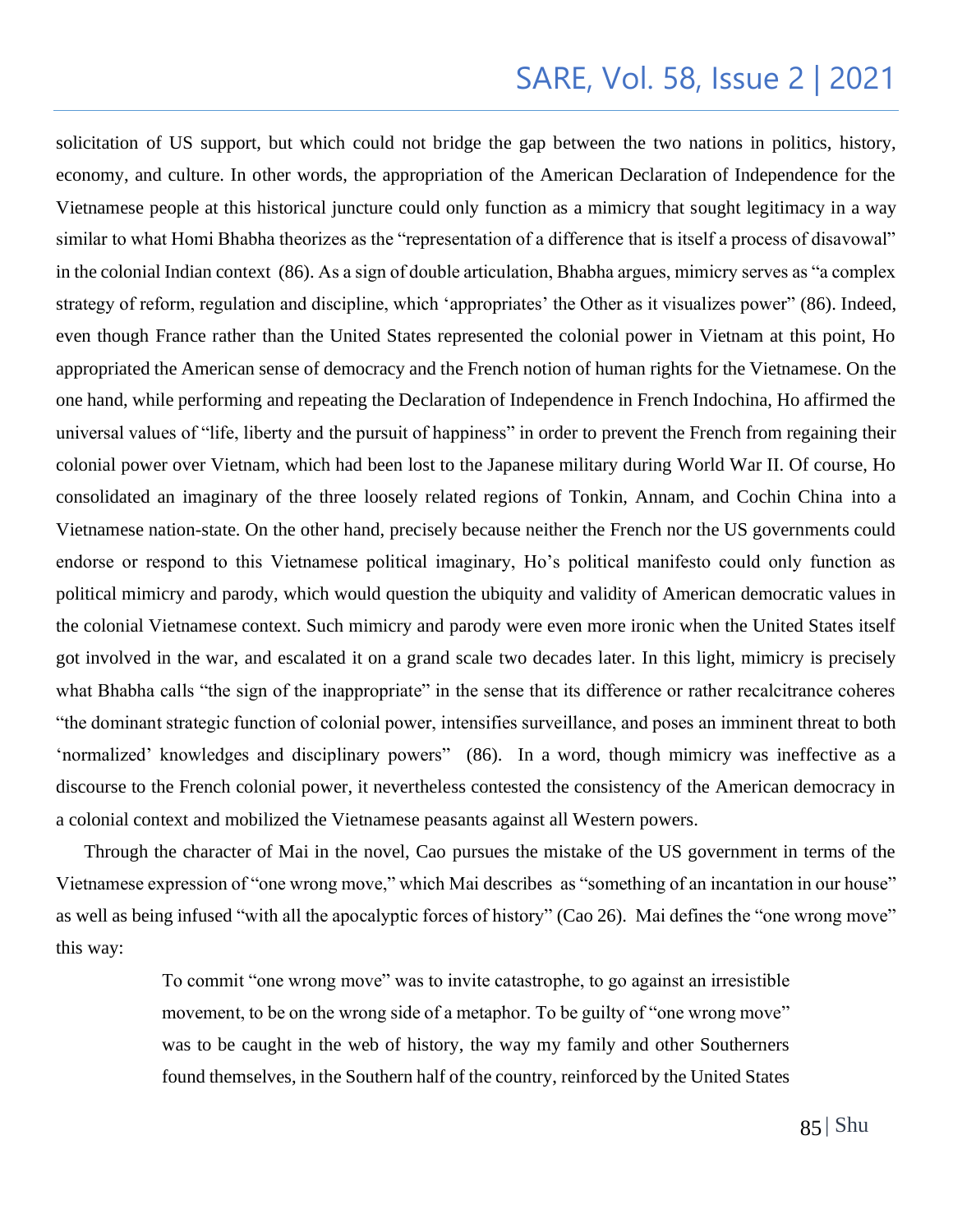in a war against the Northern half, led by Ho Chi Minh and supported by the Soviets and the Chinese. (26-27)

As this "one wrong move" was determined historically by the nature of the US military intervention at the moment, it would produce serious consequences for Vietnam and the Vietnamese people. Precisely because a Third World country such as Vietnam could not articulate its own desire or interest in the old European imperial world order or in the new global order envisioned and pursued by the United States, Vietnam had to be arbitrarily divided into the North and the South along the seventeenth parallel by the competing superpowers, which would turn it into a theater of violence and brutality, taking away thousands of lives of the Vietnamese and of other Southeast Asians and destroying the ecological balance and systems of the entire region.

### **"US" versus "THEM": Class Struggle and the Rehabilitation of the Vietcong**

If the contradiction of the US government is perceived as "one wrong move" rather than as a constant in the process of empire building, then the similarity between the Vietcong and American Revolutionary soldiers depicted in the novel functions as what Shu-mei Shih calls "belated sameness," by which she designates the "technology of recognition" for the First World readership to confirm the validity of their own values in the consumption of Third World cultures and societies (25). As Cao constantly switches the setting between colonial Vietnam and multicultural America, she describes her own politics of representation through the character of Mai: "stereotypes are not my enemy, as long as we tinker with them in a way that strikes an American chord" (Cao 147). In this light, the similarity between American militiamen during the Revolutionary Era and the Vietcong soldiers during the Vietnam conflict is not situated in any specific historical context but revolves around the absoluteness of Empire which encompasses all spatial and temporal totalities.

 In "tinkering with stereotypes," Cao also creates a new dimension to the meaning of "difference," which she calls "acceptable difference" (147) and by which she means something assimilative to the dominant culture. In resituating Mai's grandfather as a Vietcong soldier in a space between the Vietnamese American family of "us" and the Vietnamese peasant society of "them," Cao domesticates the Vietcong soldier for the American readership and represents Vietcong differences in two ways. First, Cao suggests that the war did not necessarily provoke any hard feeling among the Vietnamese toward Americans even though Vietnam suffered tremendous loss of human lives and properties during the war. In focusing on the conflict between the grandfather and a local wealthy landowner, Cao shifts the anti-colonial dimension of the war in Vietnam to the domestic preoccupation of class struggle, which she reconfigures as the dominant problem in Vietnamese culture and society at that time.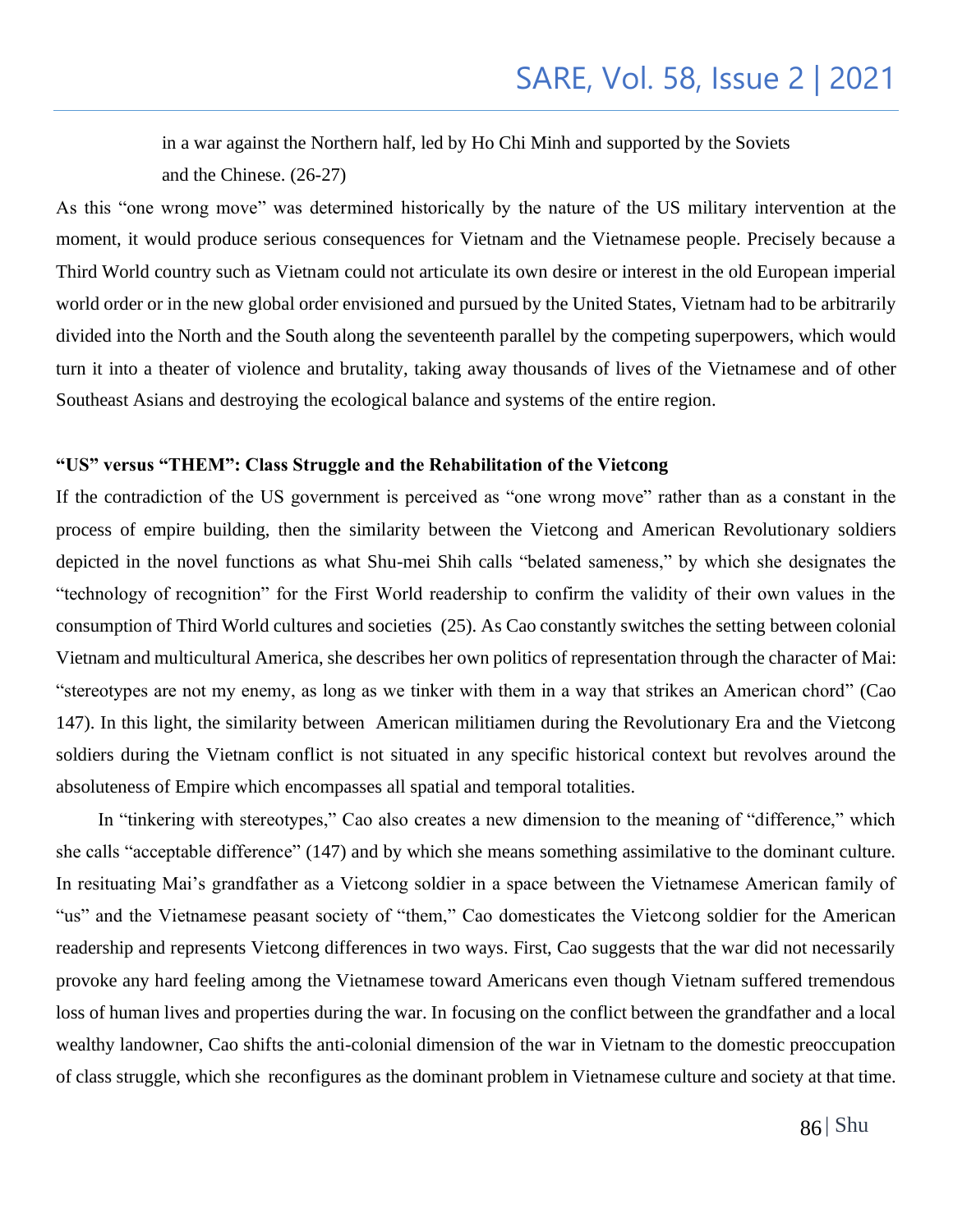Moreover, even though Cao's focus is primarily on the domestic class struggle, her sense of class struggle is entangled with the idea of personal revenge rather than the notion of what Georg Lukacs calls "class consciousness," which had played a central role in classic Marxist theory. In other words, class struggle in orthodox Marxism always served as a strategic objective for the Communist party to imagine its common enemy, advance its own political interest and agenda on that basis, as well as consolidate the consciousness of its working class masses (Marx 218).

 In the colonial context, class struggle assumes an even more complex form in that it always foregrounds the violent nature and racial dimension of class conflicts. In *The Wretched of the Earth*, Frantz Fanon notes the specific function that violence had performed in what he calls "the peasant revolution" in Algeria: "the starving peasant, outside the class system, is the first among the exploited to discover that only violence pays" (61). Such violence committed by peasants, Fanon argues further, may also be important to the formation of the new consciousness of each individual peasant, which at that specific moment has to break with its own humiliating past as well as to project a new beginning and future for himself: "At the level of individuals, violence is a cleansing force. It frees the native from his inferiority complex and from his despair and inaction; it makes him fearless and restores his self-respect" (94). In theorizing violence at both the collective and individual levels in the colonial and postcolonial contexts of Algeria, Fanon suggests the strong motivation for revenge among individual peasants, which would characterize various nationalist and de-colonization movements at their specific historical junctures.

 In the Vietnamese context, class struggle had to be articulated and understood in terms of an anti-colonial nationalism so that Vietnamese Communist leaders could legitimize themselves as the authentic representative of Vietnam in their competition with the South Vietnamese government, and mobilize the people effectively against the US military presence, which had already been associated with the French colonial power. As narrated by Le Ly Hayslip in her co-authored memoir, *When Heaven and Earth Changed Places*, Vietcong leaders achieved their leadership by preaching their political doctrine in easy and visual terms: "Freedom meant a Vietnam free of colonial domination. Independence meant one Vietnamese people—not two countries, North and South determining its own destiny. Happiness meant plenty of food and an end to war" (xi-xii). Since these notions were accessible and appealing, Vietnamese peasants could easily answer the Communist call for resistance and develop their hatred of Western colonialism based on their own observation of the flourishing of "bars, brothels, black markets, and xi hoi van minh—bewildering machines—most of them destructive" after the US presence in Vietnam (xiii). As for the Vietcong soldiers, they were not only indoctrinated to believe that they had been fighting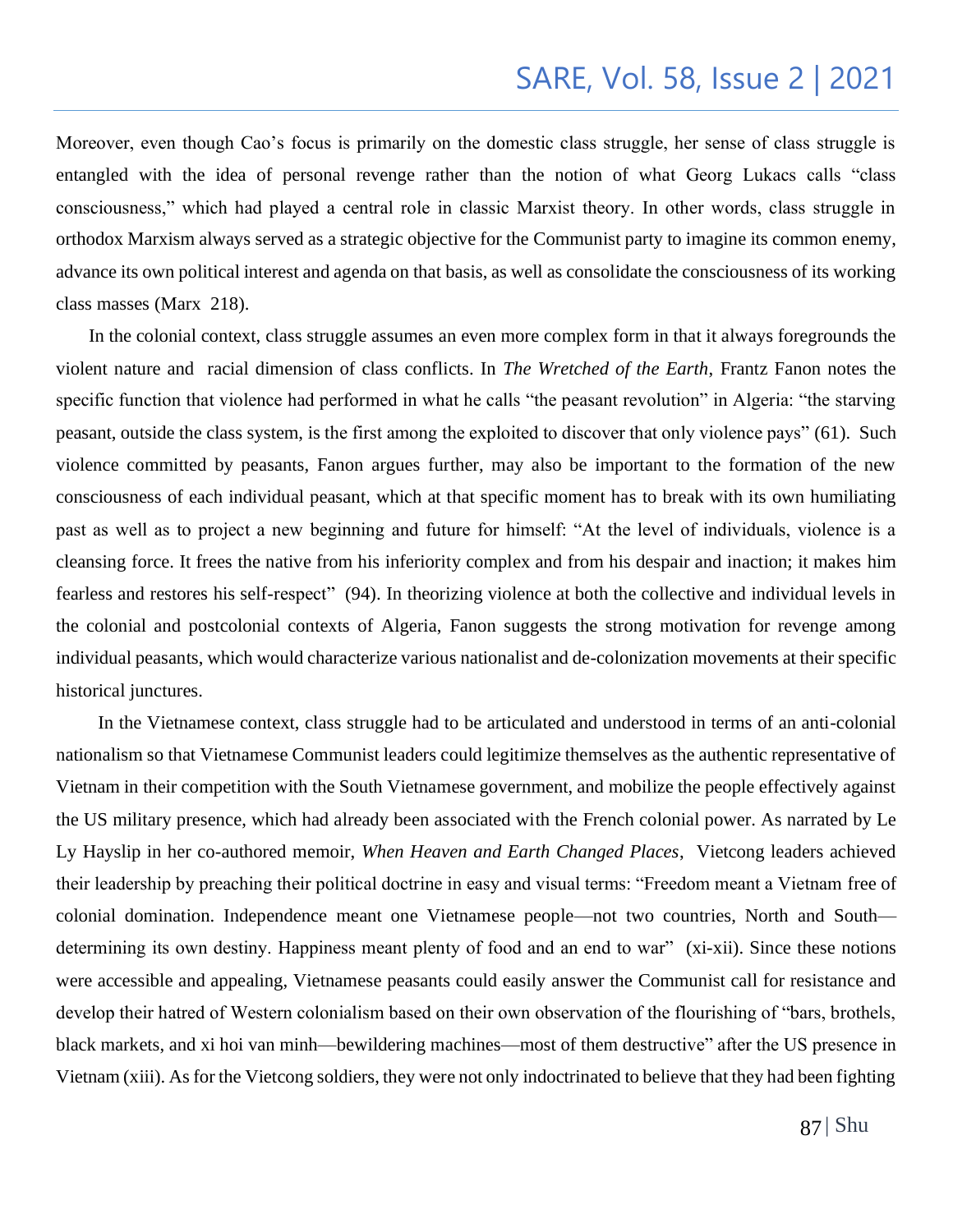for the great cause of independence, but they were also supposed to understand their struggle as part of the international proletariat liberation movement. In the recently recovered diary of a Vietcong doctor, Dang Thuy Tram, which is entitled *Last Night I Dreamed of Peace*, she uses as the epigraph a quote from the popular Soviet novel, *How the Steel Was Tempered*, by Nikolai Ostrovsky:

> A person's most valuable possession is life. We only live once; we must live so as not to sorely regret the months and years lived wastefully, not to be ashamed of the months and years lived wastefully, so that when we die we can say, 'All my life and all my strength have been dedicated to the most noble goal in life, the struggle to liberate the human race.' (Tram 18-19)

 Such interpellation enabled Vietcong soldiers to endure extreme hardships and sacrifice their lives willingly for a great cause and thus stipulated a sort of religious satisfaction in the illusion that their sacrifice would contribute to the independence of Vietnam as well as the liberation of humanity.

 When Cao reinvents the Vietcong in her narrative, class struggle in the classic Marxist sense yields to personal revenge in the traditional Vietnamese style, and racial violence as articulated by Fanon surrenders to class-oriented retaliation on landowners, a violence that is perpetrated by an individual in the name of the collective force of the Vietnamese peasants. This personal revenge features the contradictory nature of Mai's grandfather, Baba Quan, who as a Vietcong solider and a Vietnamese peasant had been caught in the colonial context. When Baba Quan made a decision to prostitute his wife as a concubine for a wealthy landowner and regretted it later, he could not regain his respect and dignity by simply canceling the deal with Khan, the landowner, who had been "the most powerful landowner in Ba Xuyen, with holdings so vast that, as the saying goes, a stork would have to stretch the full majestic length of its wings to fly the expanse of his land" (Cao 6). The only possible solution for him was to join the Vietcong and resort to collective power as a means to materialize and rationalize his personal revenge. But Cao does not just present the angry and humiliated Vietnamese peasant as "the other" for "us" in terms of an Orientalist sense of irrationality. She also identifies the contradictory or rather humanistic side of the grandfather with "us," a contradiction which actually allowed him to risk his own life to honor the friendship between Binh, his son-in-law, and Michael, an American Special Forces officer stationed in Saigon, and to save the lives of Michael and other American soldiers in his Special Forces unit, when they had been caught in the labyrinth of landmines planted by the Vietcong. In this sense, the "Vietcong" soldier is both similar and different, situated between "us" and "them."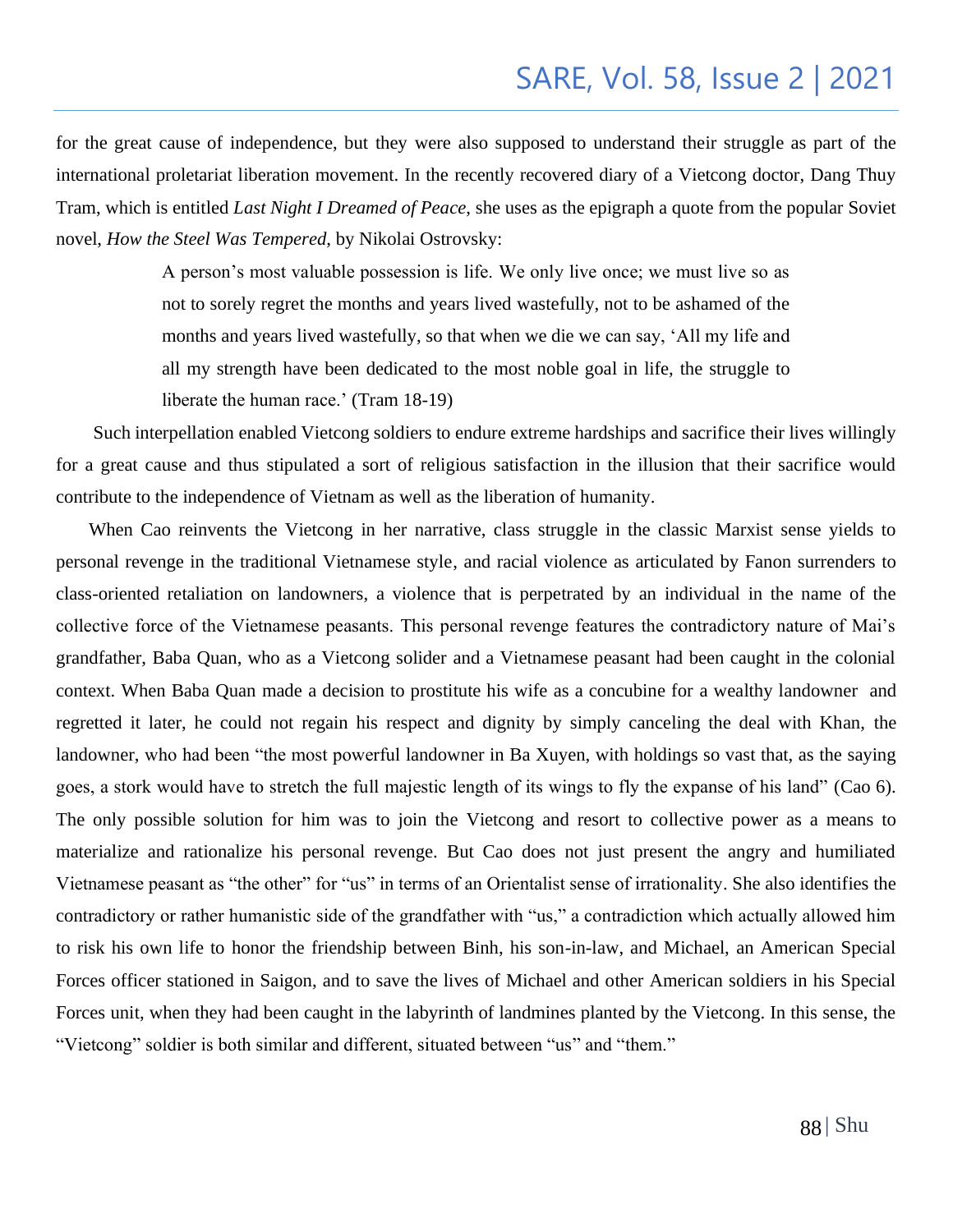To make her story realistic and convincing, Cao begins her novel by describing the differences between American and Vietnamese hospitals, offering a moment of reflection upon the mystery of the narrator's grandfather, who never showed up at the rendezvous place in Saigon on 30 April 1975. The interpretation of the incident and then of the grandfather is mostly based on the accounts of Mai's mother, Thanh, who describes the grandfather, Baba Quan, as "a traditional man, a devout Confucian who did not like to travel away from his village home" (Cao 5). This impression of the grandfather is confirmed by Michael, an American officer, who had sponsored Mai to emigrate from Vietnam to the United States before the fall of Saigon in April 1975. Michael uses similar words of praise, such as "hardworking," "very strong sense of right and wrong," and "devoted to rituals and tradition" in his depiction of the seemingly harmless Vietnamese peasant (Cao 108).

 As Mai sorts out her mother's letters and journals after the latter's hospitalization, she discovers with horror that her grandfather Baba Quan had actually been a Vietcong soldier, from whom her mother had tried to escape all her life. This revelation not only shocks Mai as a teenager who has bought into the stereotype in American popular culture of the Vietcong as cruel, alien, and inhuman, but it also blurs her sense of good and evil, victim and villain, "us" and "them." As she continues to read her mother's letters and journals, Mai is more surprised by the fact that her Vietcong grandfather actually killed a wealthy landowner in cold blood, and that her mother had tried to protect her by creating a different image of Baba Quan as a simple and traditional Vietnamese peasant: "Baba Quan was a devoted husband, a father dedicated to an uncomplicated life among the green terraced fields and fresh plowed earth of Ba Xuyen, a farmer who tilled the land with patience and dignity" (Cao 229).

With the unfolding of the story of Baba Quan, Mai comes to the darker side of the grandfather who was "a husband fully capable of asking his wife to prostitute herself to a rich landlord known in the Mekong Delta as Uncle Khan" (Cao 229). This dramatic turn of events raises questions concerning the historical background of Vietnam and the mentality of the Vietnamese peasant who had been caught in complex socio-political and socioeconomic circumstances. Cao uses this incident as a justification and motivation for Baba Quan to join the Vietcong forces and avenge his personal wrongs on the landlord Khan.

 Through the mouth of Thanh, Cao describes the mentality of Baba Quan after the incident, a Vietnamese peasant who had been totally consumed by his own anger, shame, guilt, and desire for revenge:

> That was when I realized the raw, untamed anguish of a man who had lived his life like a clenched fist, a man who had dreamed of turning a cool hatred into a tormented bowl for revenge—against a landlord who had turned his wife into a concubine and taken from him a child who should have been rightly his. (Cao 250)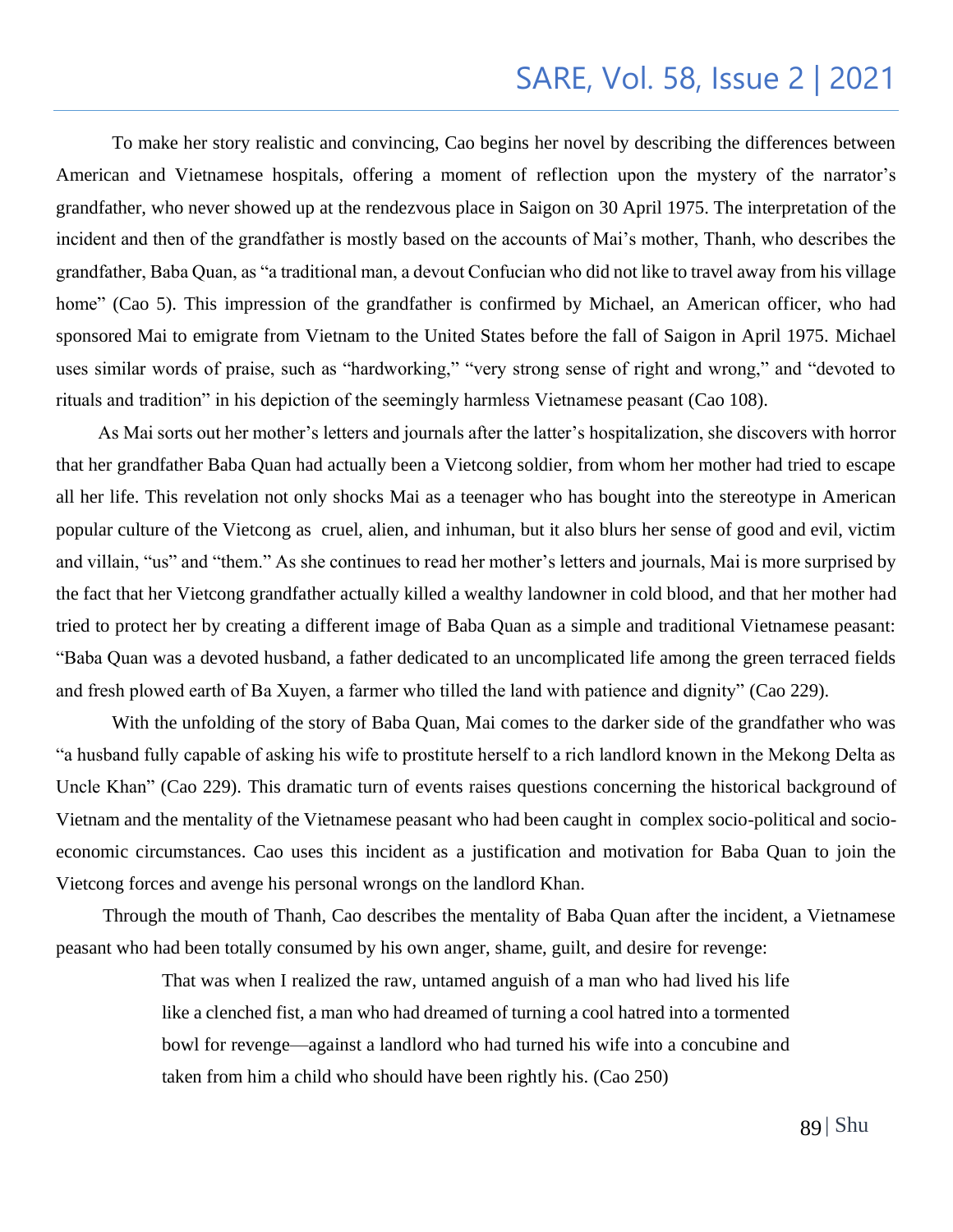This hatred of the landlord finally enabled him to resort to violence and murder Khan in cold blood:

Through a faint stream of light cast by a kerosene lantern, I could make out the redsmeared face of Baba Quan. While another man pinned Uncle Khan to the ground, Baba Quan plunged a knife through Uncle Khan's throat. (Cao 249)

 To justify his own violence and brutality, Baba Quan readily repeated the slogan of the Vietcong and covered up his own personal revenge in the collective name of the Vietnamese people: "Let him know. Crimes against the people cannot go unpunished. Land to the landless!" (Cao 249).

 In portraying the violent and ruthless Vietcong as the grandfather of the narrator as well as a traditional Vietnamese peasant, Cao describes the complex social historical context, in which the Vietcong soldiers and Vietnamese peasants were situated, and in a sense brings nationalism, anti-colonialism, and Communism to the individual level of personal gratitude or revenge. Baba Quan in this sense functions as a contradiction of personal emotion rather than an ideological product of the specific time and space:

> That was what motivated him to risk his own life to save Michael from the riddles of a minefield he himself had designed. Love and hate rivered through his veins and blasted through his flesh, and he could as easily murder his enemy, the landlord Khan, as he could save an American Special Forces unit. (Cao 251-52)

 Cao repositions the Vietcong in the marketplace of the United States, which consumes the reconciliation narrative but may not want to go through the complicated social, political, and historical context that has produced those tragedies. On the one hand, in showing that a Vietcong could be somebody like the narrator's grandfather and could save the lives of American soldiers at the same time, Cao suggests to the American readership that the Vietcong was as humane and complex as any of "us" within Empire. But on the other hand, as she demonstrates that the same Vietcong could prostitute his own wife and murder people in cold blood, Cao also frames the grandfather in the category of "the other," whose behavior, mentality, and rationality were beyond the comprehension of "us" as American readers. In a sense, she reinvents the familiar Vietcong with a difference to undermine the assimilating power of the global market.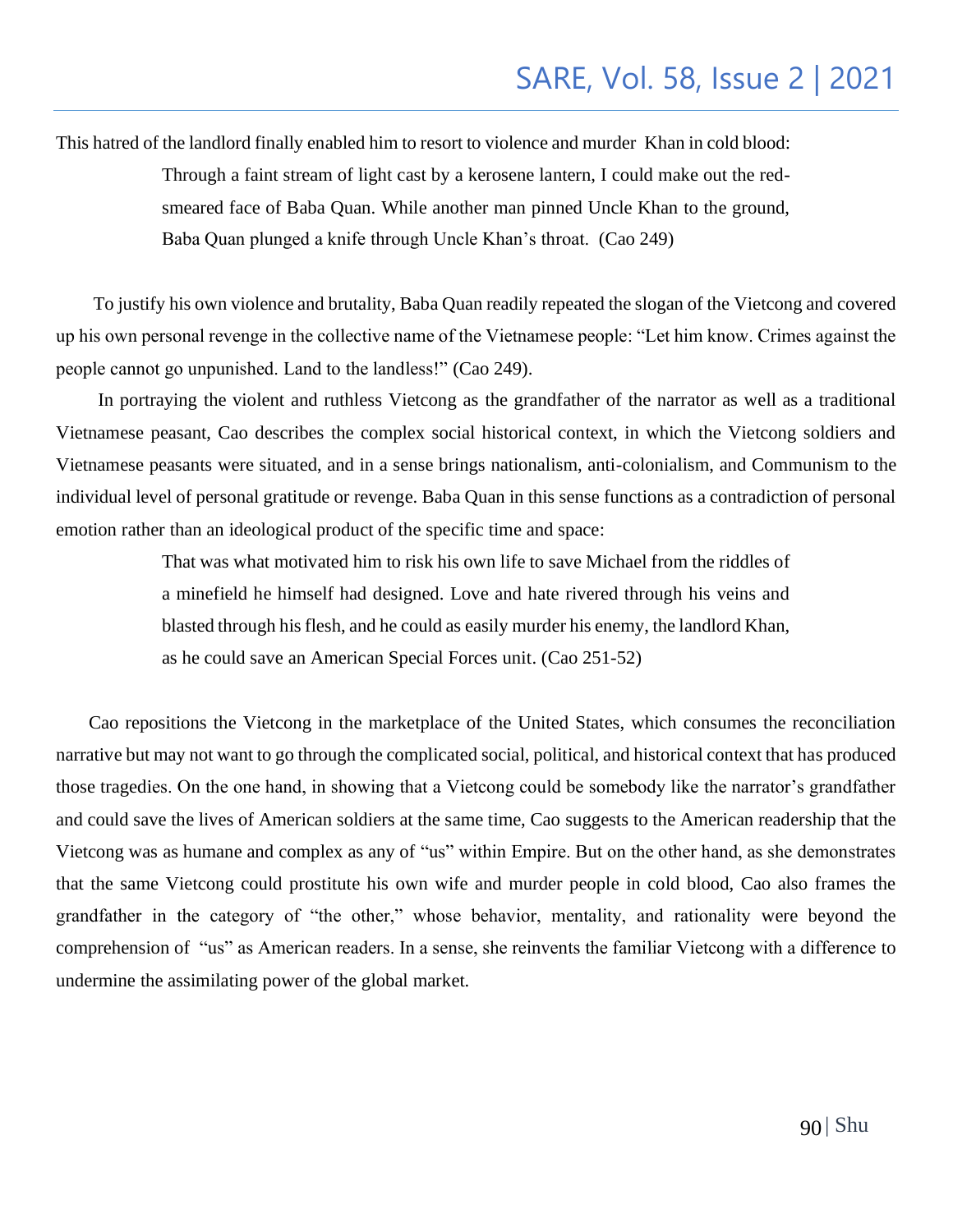#### **Alternative within Empire: Reconciliation, Multiculturalism, and the Global Market**

In reinventing the Vietcong with both similarity and difference, Cao rehabilitates Vietnam for the US readership as a site of "reconciliation" that both engages multiculturalism in the domestic context and responds to late capitalism in the global context. Cao's narrative does not constitute an alternative to Empire but rather provides an alternative within Empire, a phrase invented by Hardt and Negri to designate a new sense of identity, which has been "imposed on the constitution of Empire by the creative movement of the multitude," and which pushes "the dominating power toward an abstract and empty unification" (62). But such an alternative within Empire foregrounds the contradiction between the gesture to critique Empire and the interest to participate in its practice.

 Actually, Cao incorporates a critique of the US media's misrepresentation of Vietnam and the Vietnamese. In the journal of the narrator's mother, the author creates a section that questions the media explicitly: "My daughter, like the American accustomed to hearing about the savagery of foreign lands, might expect much more drama from a life in a country back there. Where's the cruel mother-in-law, where's the rape, the floggings, the bandits and the cannibals, the savage dismemberments? She would ask" (Cao 191). As the mother questions the mainstream media representations of Vietnamese history and culture, she equally discusses the implication of such representations: "What she wants to see is a good exciting movie of adventure set in a foreign land where people are as capable of inflicting brutalities—as they are of enduring them" (Cao 191). Such a critique serves as a double move to reinforce the critique itself. On the one hand, the mother blames her own Vietnamese American daughter for sharing the Orientalist representation of Vietnam in American popular culture and society; but on the other, such blaming is also meant to affirm her daughter as an "authentic" American and in that sense to identify with the gaze of the general American readership.

 Moreover, the interest in the domestic political process is also articulated through Cao's identification with the tradition of Asian American women's autobiography such as Maxine Hong Kingston's *The Woman Warrior*. As Quynh Nhu Le observes, the story between Mai and her mother Thanh "emulates a common theme in Asian American literature" (397). Michele Janette notes how Cao relates the Trung sisters to the woman warrior in Kingston's work: "blending a revision of Maxine Hong Kingston's *The Woman Warrior* with an invocation of Vietnam's most celebrated women warriors, the Trung sisters, Cao emphasizes her novel's lineage in the Asian American and Vietnamese cultural traditions" (60). Such a reframing and reconfiguration of Vietnamese women warriors suggests that Cao seeks to develop a new writing strategy and intends her work to be read in a discourse of US multiculturalism that celebrates diversity but never questions the power relationship that produces such a diversity. Like the narrator in Kingston's *The Woman Warrior*, who interrogates the tragedy of the no-name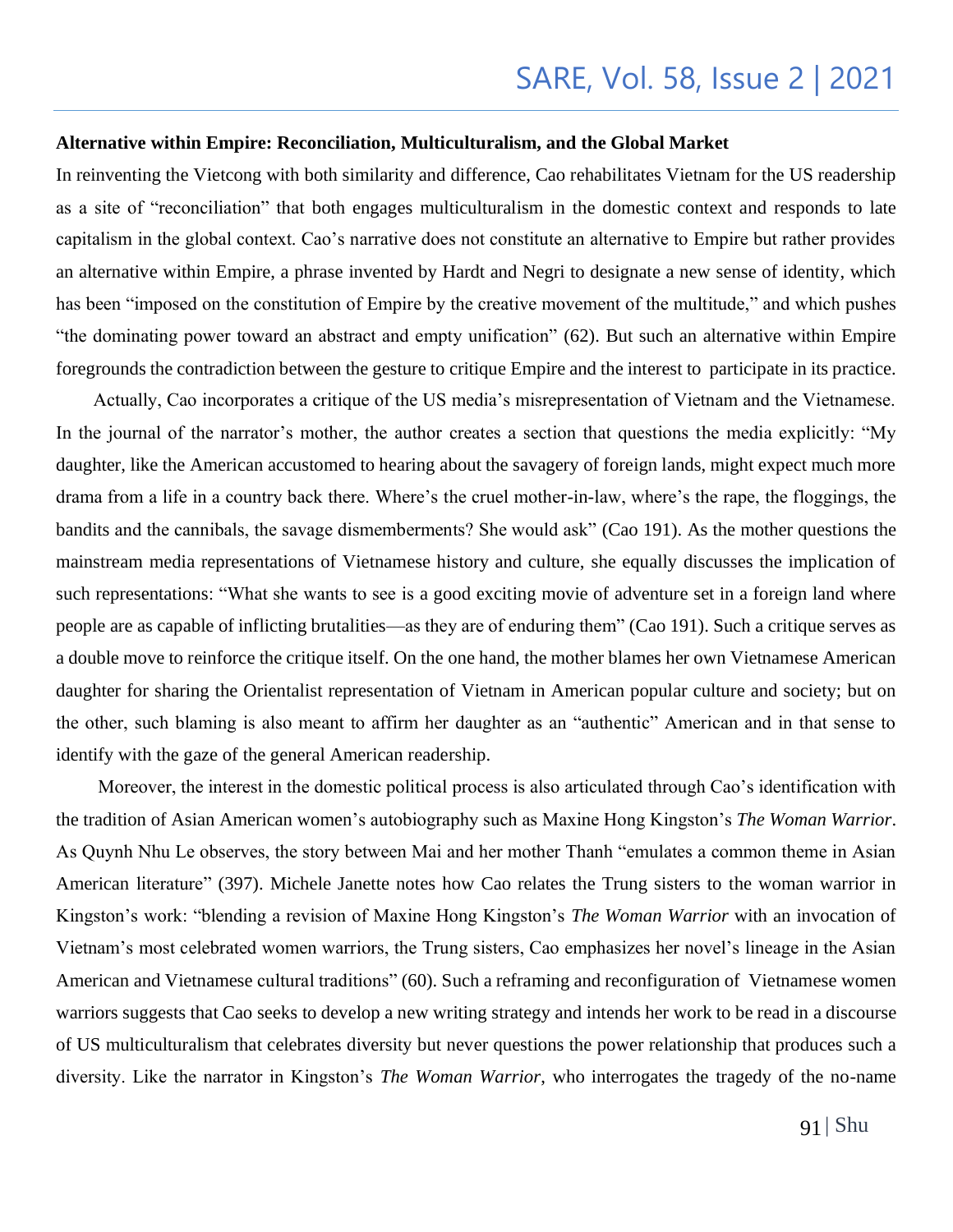woman without unveiling the social and historical context in which it was produced, Cao glorifies Vietnamese resistance to the Chinese invasion in its ancient history but never directly describes Vietnamese resistance to US military intervention in Vietnam or the sufferings endured by the Vietnamese people during and after the American War in Vietnam.

 What is most important is that Cao's work represents a new version of the "model minority" myth and a new willingness to participate in global capitalism. As Viet Thanh Nguyen observes, the authors of the "reconciliation narratives" address "American demands for a healing of their war wounds, a healing that assists the continuing movement of American capitalism and Vietnamese reconstruction, bringing to closure a deep crisis in American culture" (2002, 124). What Nguyen suggests here is that reconciliation narratives are directed toward the American "healing process" and the reconstruction of Vietnam, both of which would enable American and other transnational capital to flow back to Vietnam as a new site for labour and consumer consumption. History in an ironical sense becomes circular as Patricia Pelley notes of the mentality of the Vietnamese today:

> Given the degree to which the interests of foreign capital govern Vietnam today, many Vietnamese are haunted by the thought that the horrendous loss of life and vast ecological damage they have endured over the past fifty years merely set the stage for what they are witnessing today: the reappearance of a wealthy capitalist elite, the reemergence of extraordinary poverty, and the reminder that the destiny of Vietnam is only partially controlled by the Vietnamese. (5)

 As promised by the brochure of the college that her character of Mai has applied for, Cao emphasizes that every new student will have the openness of an unexplored future and the safety of its sanctuary that distinguishes itself as "a college for women, the challenge to excel" (260). After exploring the family history of Mai and the US intervention in Vietnam, Cao celebrates the character's new sense of confidence in the market of global capitalism: "I would follow the course of my own future. The acceptance letter from the Admissions Office whispered a starlight reassurance" (260). The author assures us that Mai will succeed in American culture and society.

 In reading Cao's work in the context of the US-centered global order, which has now privileged the Asia Pacific more than ever before, I suggest why and how Empire as an important political and economic force has accommodated and transformed American cultural production during the late twentieth century. I also suggest that Asian American cultural production as part of American minority discourse and part of the global memory industry has not been exempt from the impact of Empire, which commodifies and neutralizes political resistance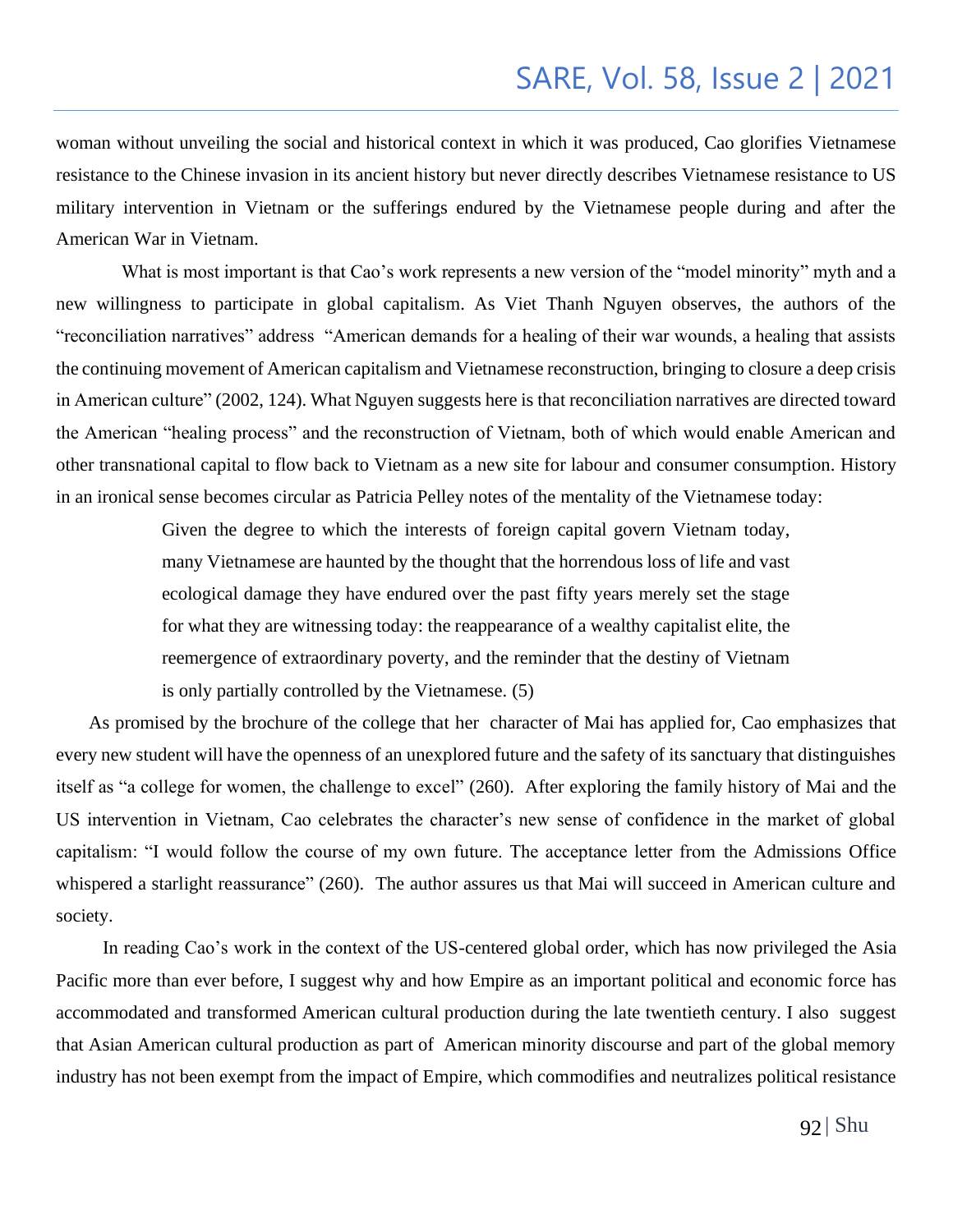and cultural difference. In that sense, we should seriously engage the questions raised by Hardt and Negri on our political task with a difference: How should we understand changing US-Vietnam relations? Why would our critical reflection upon Empire matter?

#### **Notes**

#### **Works Cited**

Bhabha, Homi K. "Of Mimicry and Man: The Ambivalence of Colonial Disourse," in *The Location of Culture.* . New York: Routledge, 1994.

Cao, Lan. *Monkey Bridge*. New York: Penguin, 1997.

Clinton, Hillary. "America's Pacific Century." *Foreign Policy*. 10/17/2011.

Dalton, Mathew. "Beyond Port Visits, US-Vietnam Relations Can Go Further," *The Diplomat*. March 27, 2020. [https://thediplomat.com/2020/03/beyond-port-visits-us-vietnam-relations-can-go-further/.](https://thediplomat.com/2020/03/beyond-port-visits-us-vietnam-relations-can-go-further/)

"Declaration of Independence of the Democratic Republic of Vietnam, September 2, 1945," from *Vietnam: A History in Documents*, ed. Gareth Porter. New York: New American Library, 1981.

Ettenheim, Susan Geller. "Crossing Bridges: Bookgrrl Interviews Lan Cao." [http://www.cybergrrl.com/fun/bookgrrl/art373/.](http://www.cybergrrl.com/fun/bookgrrl/art373/) 12/10/2002.

Fanon, Frantz. *The Wretched of the Earth.* New York: Grove Press, 1963.

Fukuyama, Francis. *The End of History and the Last Man*. New York: The Free Press, 1992.

Hardt, Michael and Antonio Negri, *Empire*. Cambridge, MA: Harvard University Press, 2000.

Hayslip, Le Ly. *When Heaven and Earth Changed Places*. New York: Plume, 1989.

Janette, Michelle. "Guerrilla Irony in Lan Cao's Monkey Bridge," *Contemporary Literature* 42:1 (2001).

<sup>&</sup>lt;sup>1</sup> See the document: [http://www.mofa.go.jp/region/n-america/us/security/security.html.](http://www.mofa.go.jp/region/n-america/us/security/security.html)